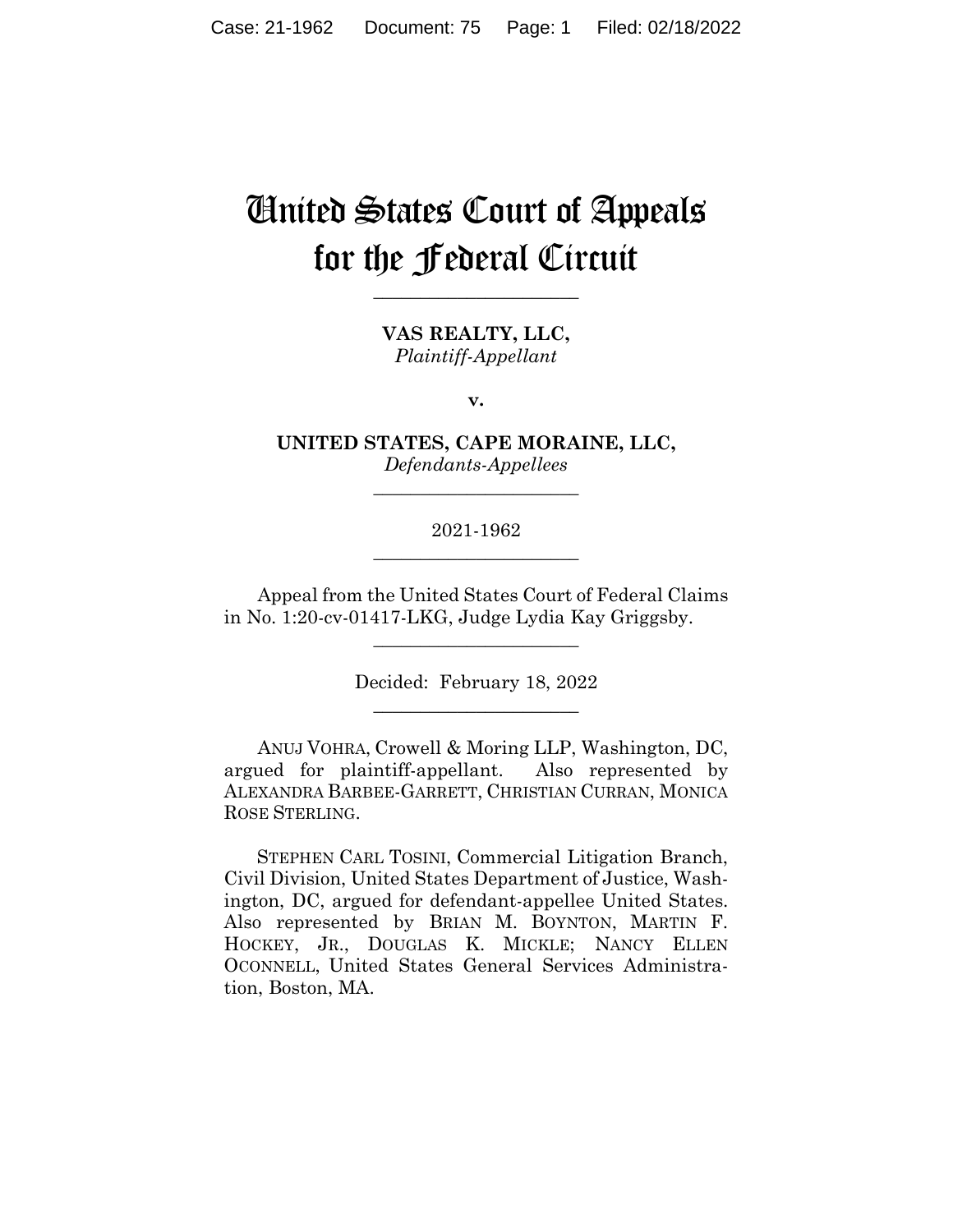STEVEN D. GORDON, Holland & Knight, LLP, Washington, DC, argued for defendant-appellee Cape Moraine, LLC. Also represented by HILLARY FREUND, GORDON GRIFFIN, ROBERT MACKICHAN, JR.

Before NEWMAN, DYK, and REYNA, *Circuit Judges*.

 $\mathcal{L}_\text{max}$  and  $\mathcal{L}_\text{max}$  and  $\mathcal{L}_\text{max}$  and  $\mathcal{L}_\text{max}$ 

# REYNA, *Circuit Judge*.

VAS Realty, LLC appeals a decision by the U.S. Court of Federal Claims dismissing VAS's bid protest for lack of standing on the ground that VAS failed to show it has a substantial chance of winning the lease at issue. If VAS's protest proves successful, VAS would have an opportunity to participate in any new procurement. We have previously held that under such circumstances, a protester has a substantial chance of winning the award for standing purposes. This precedent applies in this case. We therefore hold that the Court of Federal Claims erred when it dismissed VAS's protest for lack of standing. We reverse the Court of Federal Claims' decision dismissing VAS's protest for lack of standing and remand for further proceedings.

#### **BACKGROUND**

Prior to 2017, VAS Realty, LLC ("VAS") leased a facility to the government that housed the Department of Homeland Security, Immigration and Customs Enforcement ("ICE") in Warwick, Rhode Island. On September 18, 2017, the General Services Administration ("GSA") issued a request for lease proposals ("RLP") for a facility to house ICE in Rhode Island. J.A. 10049. The lease term was initially 10 years, 7 years firm. *Id.* The RLP required a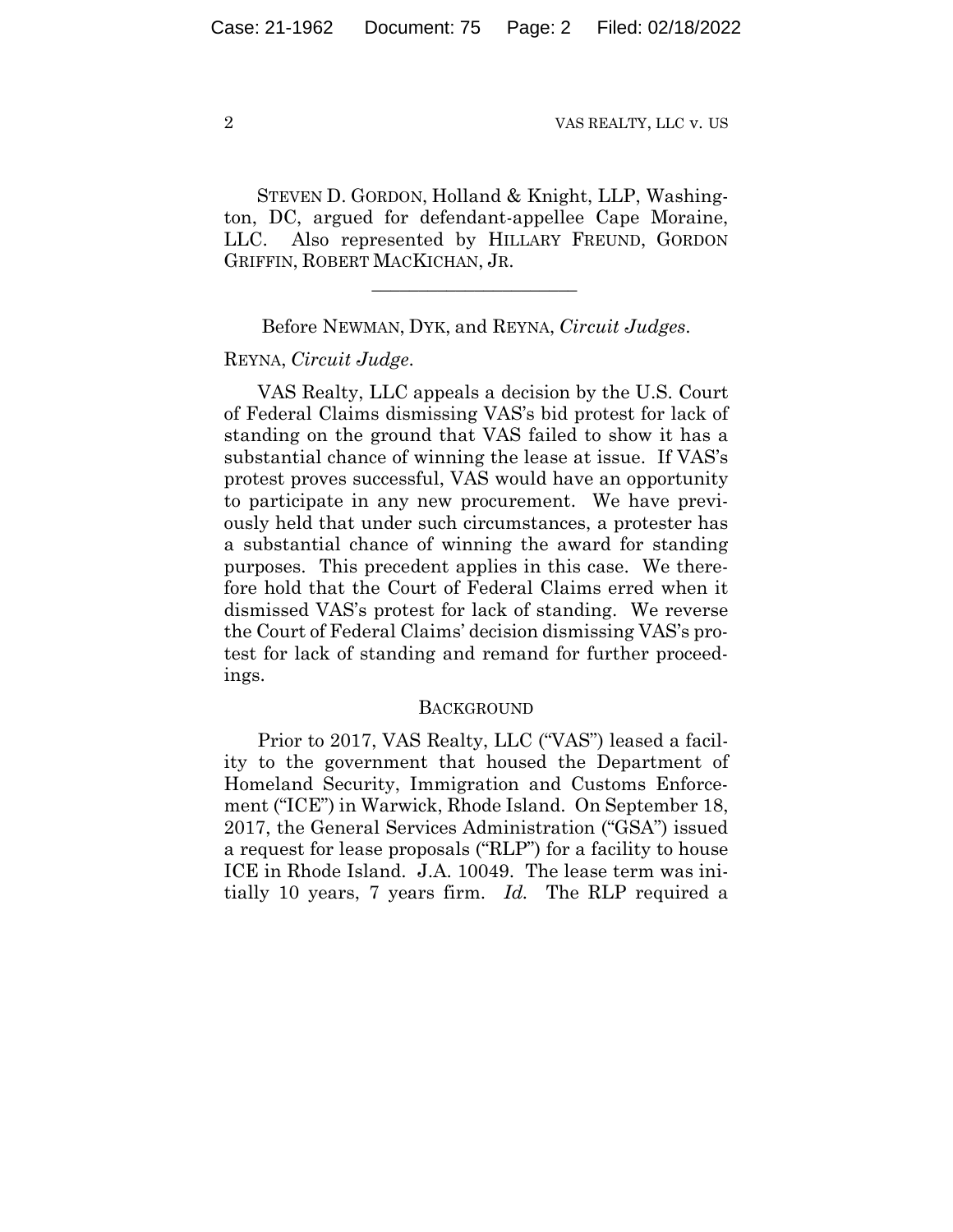building with 20,579 ABOA1 square feet of usable office space. *Id.* The RLP also required 130 onsite parking spaces. *Id.* According to the RLP, GSA would award a contract to the lowest-priced, technically acceptable offer. J.A. 10061.

On October 11, 2017, the due date for initial proposals, three entities submitted proposals: VAS, Raith Capital Investors, LLC ("Raith"), and a third offeror that later withdrew its proposal. J.A. 10565. VAS offered the same building that ICE was already occupying. In Section II of the RLP response form, VAS indicated that the building consisted of 26,087 ABOA square feet, 30,000 rentable square feet, and 130 parking spots. J.A. 10157. The building therefore had 5,508 ABOA square feet beyond what the RLP required.

On October 31, 2017, GSA sent VAS a deficiency letter. GSA indicated that the information VAS had provided in Section II with respect to ABOA square feet and rentable square feet (Boxes 9 and 10, respectively) was "incomplete [and] incorrect." J.A. 10201. GSA asked VAS to revise its proposal by "[p]lac[ing] the maximum amount noted in RLP Para 1.02 (20,579 ABOA)" in Box 9, and to "correct the offered [rentable square feet] amount" in Box 10. *Id.* VAS submitted a revised proposal on November 7, 2017, that changed the office area's ABOA square feet (Box 9) to 20,579 and reduced the rentable square feet figure (Box 10). J.A. 10203–04, 10214. VAS explained that the extra space of 5,508 square feet would be rendered unmarketable so it was "still willing to allow Government use of the unmarketable space as it deems acceptable." J.A. 10205.

<sup>1 &</sup>quot;ABOA" refers to American National Standards Institute/Building Owners and Managers Association ("ANSI/BOMA") Office Area.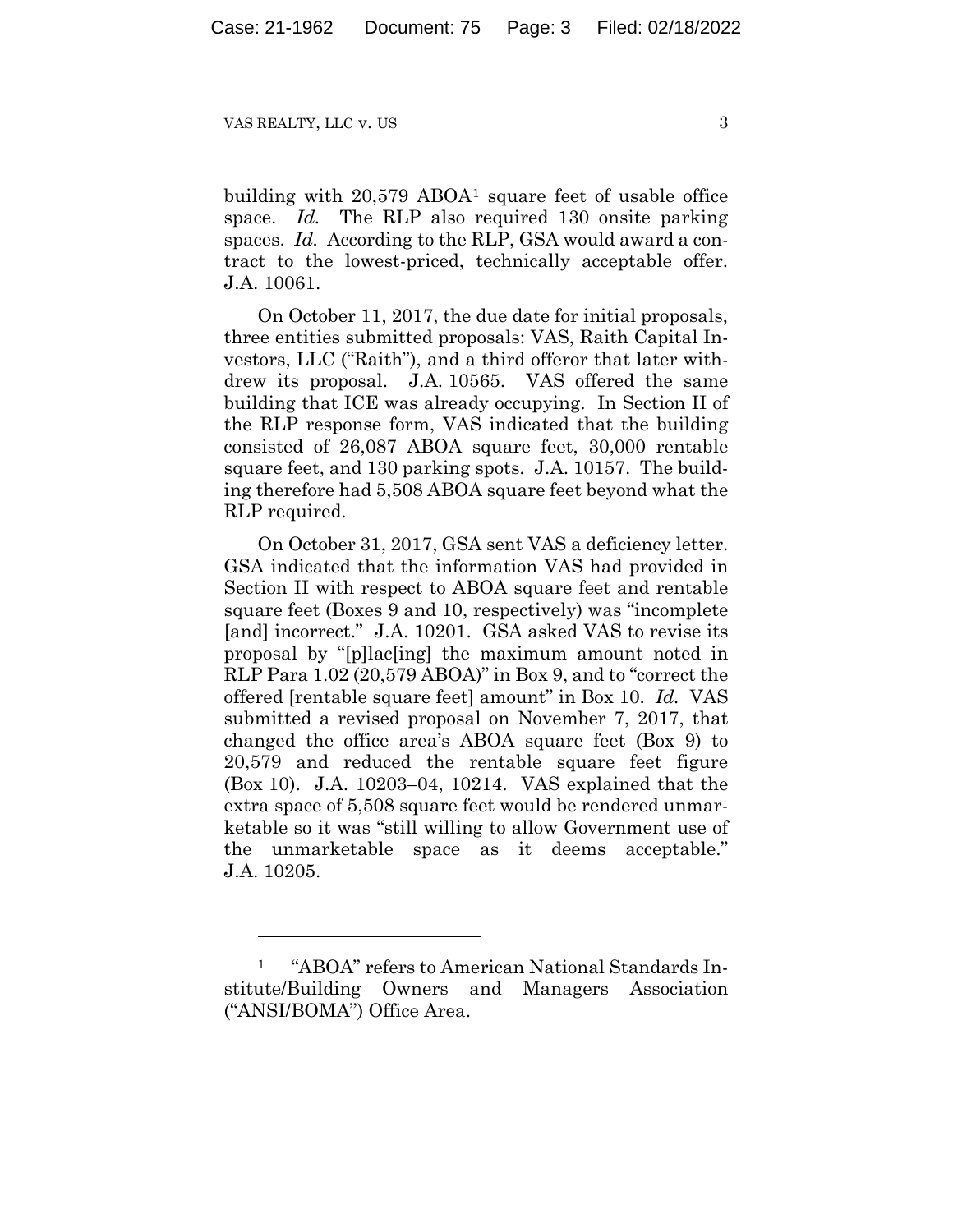On November 21, 2017, GSA asked VAS and Raith to submit final proposal revisions by December 1, 2017. J.A. 10565. However, on the due date, GSA notified both offerors that it was canceling the request for final proposal revisions, pausing negotiations, and revising the RLP requirements. *Id.* Ten days later, the GSA Contracting Officer, Mark Shinto, toured VAS's offered property. J.A. 50. Mr. Shinto allegedly suggested to VAS that it could include the 5,508 ABOA square feet of unmarketable office space in its proposal. *Id.*; J.A. 10275.

GSA issued an amendment to the RLP on February 18, 2018, that modified the lease term to 15 years, 10 years firm. J.A. 10028, 10565. GSA reopened the competition and requested new final proposals due March 9, 2018. J.A. 10273, 10565. VAS submitted its final proposal on the due date.2 J.A. 10275. VAS explained that "[a]t the suggestion of the Contracting Officer made during a meeting held on 11 December 2017. we have added the cost (shell rate) for 5,508 ABOA square feet of unmarketable space to the proposed rental rate and a 5[-]year option." *Id.* Later that month, Mr. Shinto informed Cape Moraine, LLC that VAS was the only bidder in the procurement and invited Cape Moraine to submit a proposal even though the March 9, 2018 proposal submission deadline had passed. J.A. 12132. Cape Moraine accepted Mr. Shinto's invitation and submitted a proposal on April 20, 2018.

On July 9, 2018, GSA again amended the RLP to reduce the number of parking spots required and requested new final proposals. J.A. 10030. That same date, Mr. Shinto sent a deficiency letter to VAS. J.A. 10362–63. The letter stated that VAS's current offer was outside of the competitive negotiation range and asked VAS to revise its offer to a more competitive one. J.A. 10362. The letter did

<sup>2</sup> On this same date, Raith notified GSA that it was withdrawing its bid. J.A. 10565–66.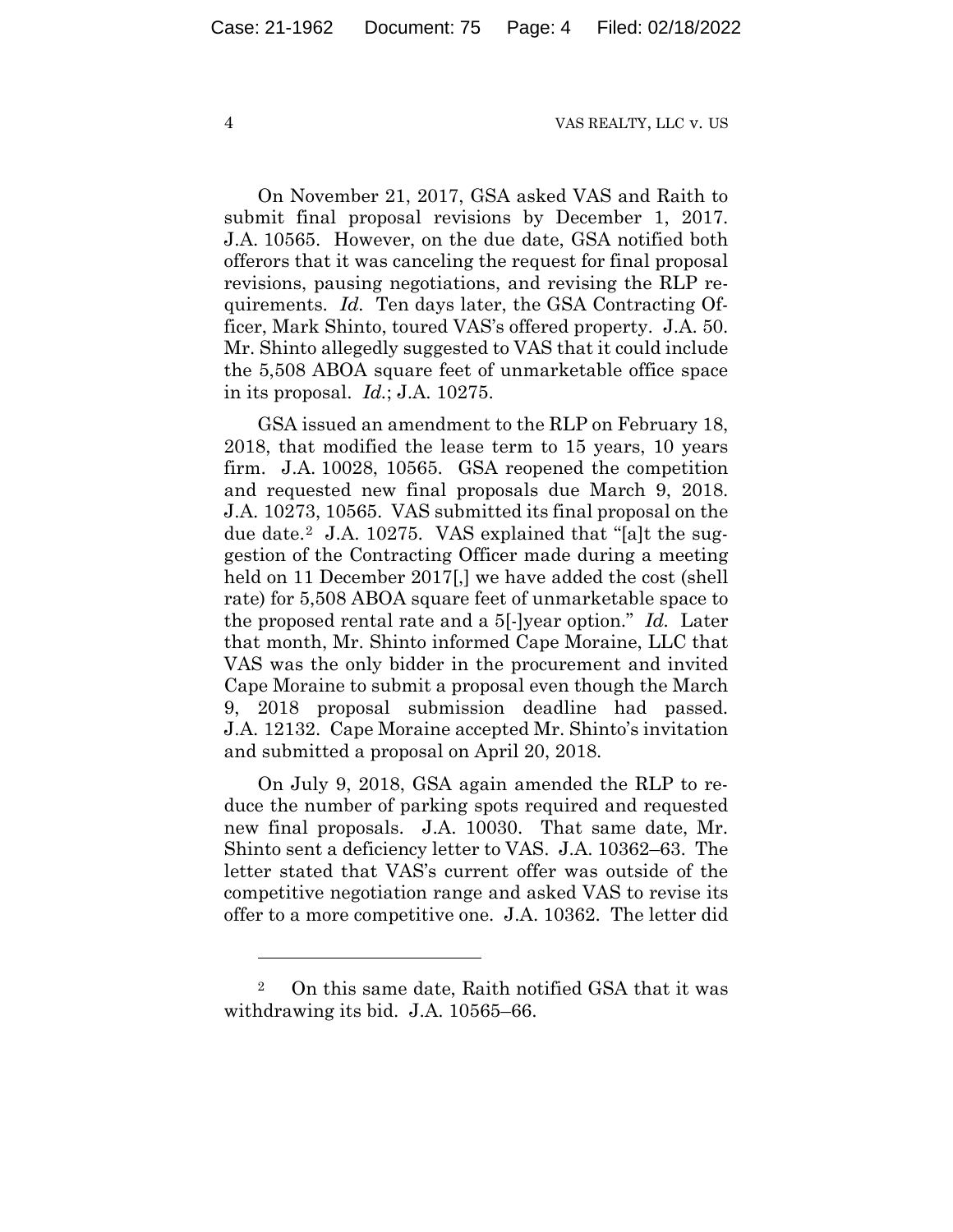not, however, specifically mention the 5,508 ABOA square feet as a problem that needed correction. *See id.*

VAS submitted a revised proposal on July 17, 2018, which continued to include the unmarketable space of 5,508 ABOA square feet. J.A. 10367. The cover letter to VAS's revised proposal stated that "annual fees for the sally port, outside storage, and the ABOA rate for any space that is deemed unmarketable have been noted" and that "these fees and unmarketable rate have not been incorporated into the shell rate in Section II, Boxes 16d and 16e." J.A. 10364. Boxes 16d and 16e, respectively, corresponded to annual rent per rentable square foot and to annual rent per ABOA square foot. J.A. 10214.

On August 16, 2018, GSA issued a memorandum awarding the contract to Cape Moraine based on its determination that Cape Moraine had submitted the lowestpriced, technically acceptable offer. J.A. 10510–12. GSA further explained that the VAS proposal's "Present Value Rate" of \$44.40 per ABOA square foot was outside the competition range. J.A. 10507. In October 2018, Cape Moraine and GSA signed a lease to house ICE at Cape Moraine's offered property. Shortly thereafter, GSA notified VAS that its proposal had been unsuccessful, and that GSA had awarded the contract to Cape Moraine. J.A. 10514.

VAS then submitted a request for post-award debriefing. J.A. 10516. By November 26, 2018, GSA had not provided VAS with a debriefing, and so VAS filed a *pro se*  protest with the U.S. Government Accountability Office ("GAO"). A month later, GAO dismissed VAS's protest without reaching the merits.

Over a year later, on March 19, 2020, the GSA Office of the Inspector General ("OIG") issued a report on the procurement. J.A. 10564. The report stated that it had received, via its hotline, a complaint about the procurement. *Id.* The report stated that the OIG had found that the procurement was "significantly flawed, resulting in an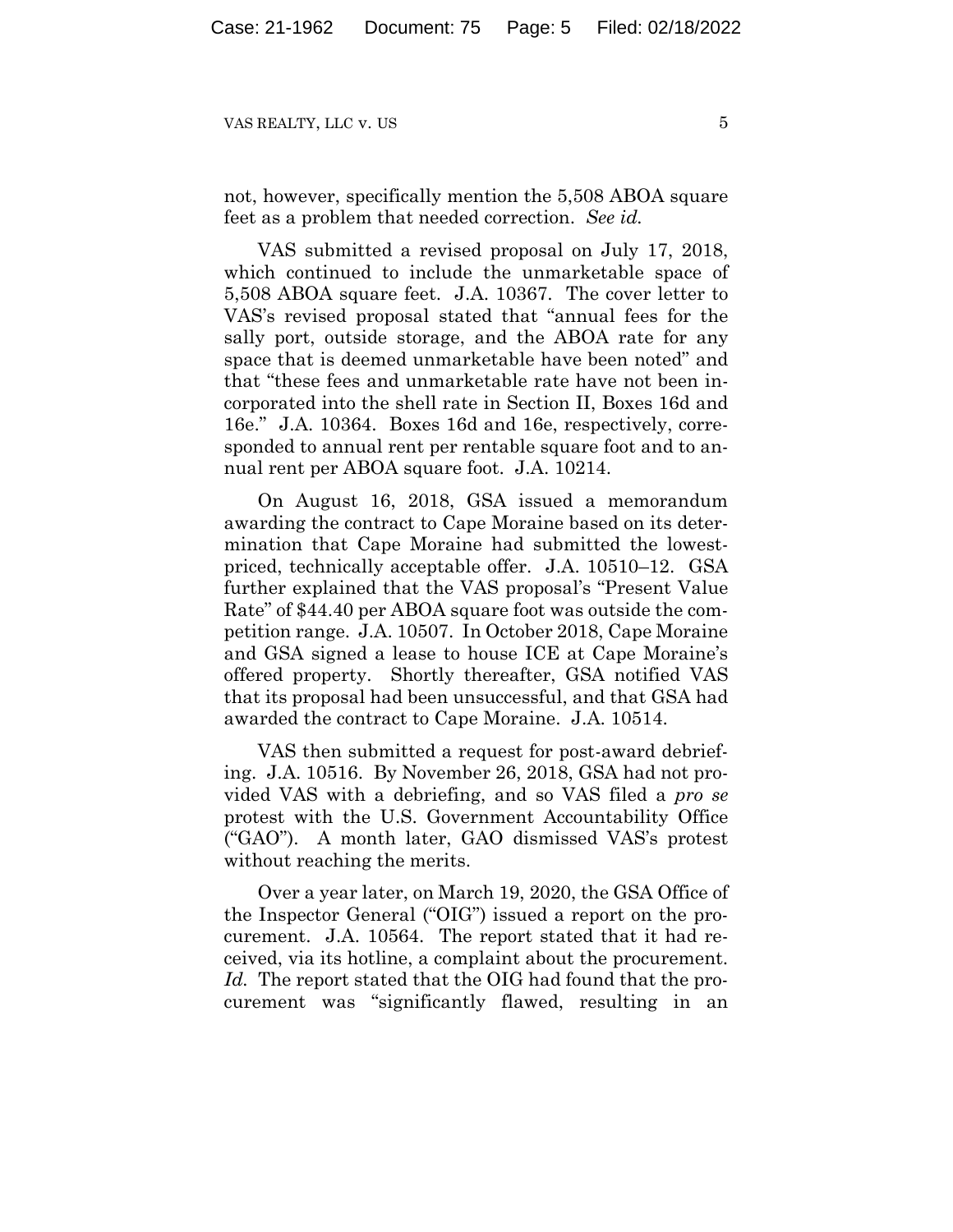improper lease award." *Id.* Specifically, the OIG stated that GSA accepted a late proposal from Cape Moraine; used a calculation of the lease's present value that favored Cape Moraine; awarded the contract to Cape Moraine even though Cape Moraine did not own or control the property at the time of its proposal; failed to timely and adequately debrief VAS; and used misleading and unclear acquisition terminology. J.A. 10564–73. The OIG explained that, "[t]aken together, these deficiencies compromised the integrity of the lease procurement" and that GSA "should determine whether the lease award should be reevaluated." J.A. 10564.

The following month, in April 2020, VAS received a copy of the OIG report. VAS then asked GSA whether it intended to take any corrective action based on the report. By September 2020, VAS had allegedly learned that GSA did not intend to take any corrective action and that Cape Moraine had not yet begun construction or build out work.

On October 19, 2020, VAS filed a complaint in the U.S. Court of Federal Claims challenging GSA's award to Cape Moraine based on the infirmities outlined in the OIG report. J.A. 24. Indeed, according to VAS, the OIG report was the "real animating factor" for filing the complaint. Oral Arg. at 10:51–11:01. In its complaint, VAS requested relief in the forms of a declaration that the contract award was void, an injunction of performance under the contract, and an injunction directing the government to award the contract to VAS or, in the alternative, cancel and reissue solicitation. *See* J.A. 49. Shortly thereafter, VAS moved for judgment on the administrative record. In response, the government and Cape Moraine cross-moved for judgment on the administrative record and moved to dismiss for lack of standing. *See* J.A. 166–334.

On April 29, 2021, the Court of Federal Claims granted the motions to dismiss for lack of standing and denied the parties' cross-motions for judgment on the administrative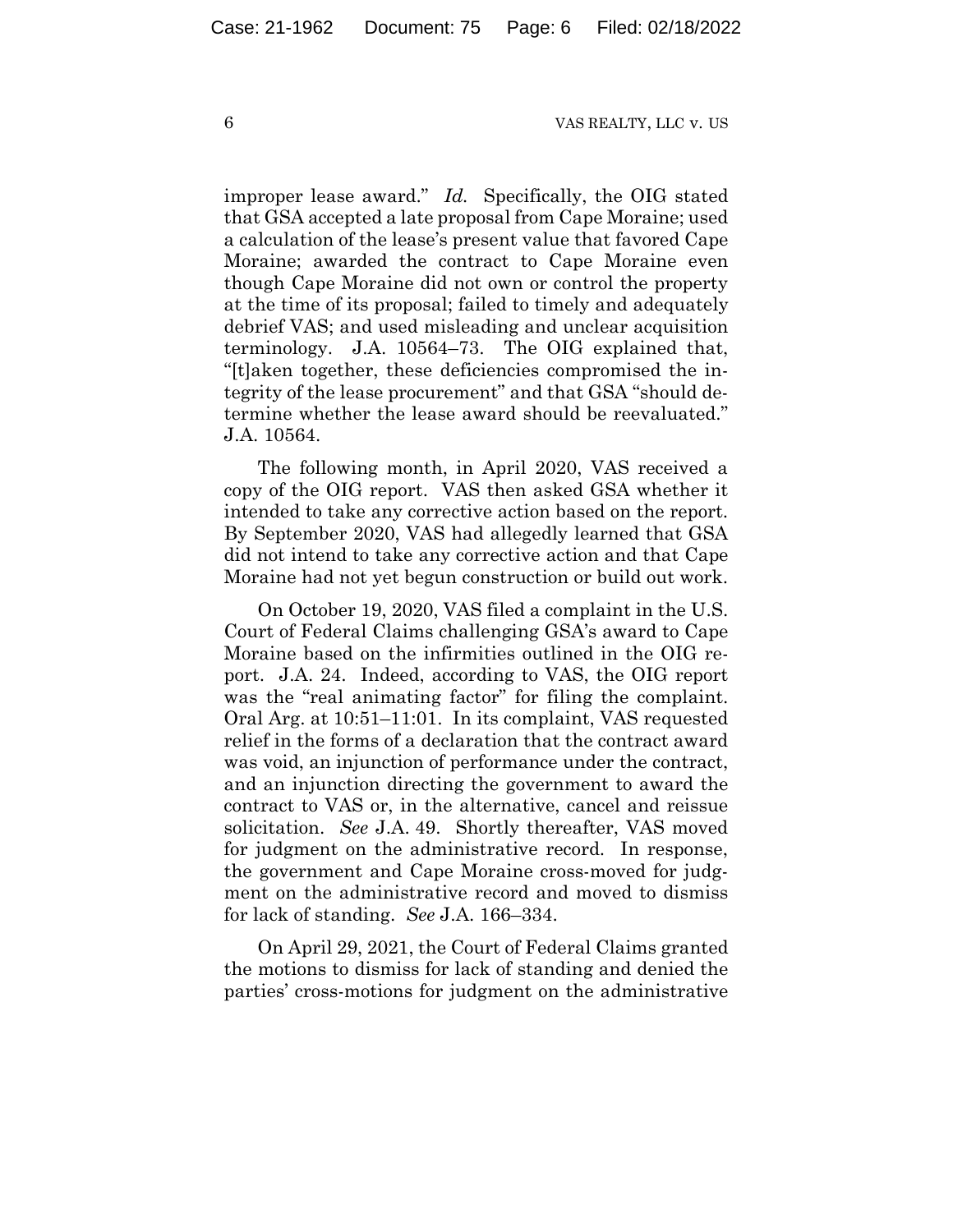record as moot. *VAS Realty, LLC v. United States*, No. 20-1417C, 2021 WL 1853382, at \*1 (Fed. Cl. Apr. 29, 2021). The court reasoned that VAS lacked standing because it was ineligible for the award of the ICE lease. *Id.* at \*7. The court explained that "the maximum rentable square footage specified in the RLP constitutes a material term of a leasehold procurement, because maximum rentable square footage is essential to determining the price of the lease and addresses the quantity of space that the government is procuring." *Id.* (citation omitted). And because VAS proposed a square footage greater than the specified maximum, VAS's proposal did not comply with a material term, rendering VAS ineligible for the award. *Id.* at \*8. For that reason, VAS did not have a "direct economic interest" in the outcome of the procurement and thus lacked standing. *Id.*

The court rejected VAS's arguments that it had standing. Specifically, it was not persuaded by the fact that GSA had found VAS's proposal technically acceptable. The court explained that GSA's determination, by itself, did not answer the question of whether VAS had standing. *Id.* The court also rejected VAS's argument that it had standing on the ground that the RLP itself contained procedures for deviating from the RLP's stated requirements. The court reasoned that "these provisions do not *require* that GSA accept such deviations," and no evidence established that GSA had accepted VAS's deviation or that VAS complied with the RLP's procedures for deviating. *Id.* Lastly, the court rejected VAS's argument that GSA's contracting officer directed VAS to include the excess square footage in its proposal. *Id.* at \*9. The court reiterated that this alleged "suggestion" by the contracting officer did not absolve VAS of its responsibility to comply with the RLP's procedures for deviating from the RLP's stated requirements. *Id.*

VAS appealed. We have jurisdiction pursuant to 28 U.S.C. § 1295(a)(3).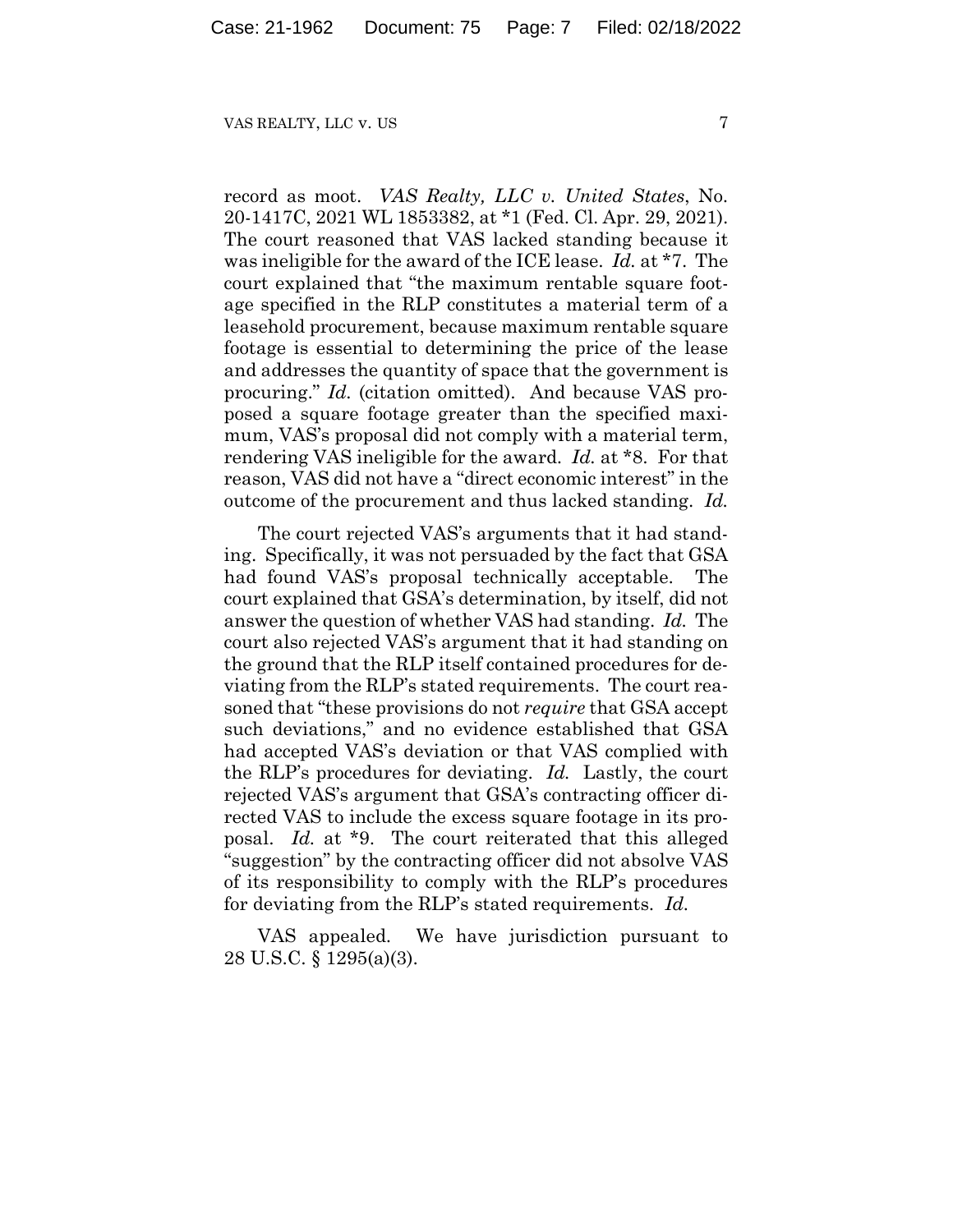### STANDARD OF REVIEW

"Whether a party has standing to sue is a question of law that we review de novo." *Labatt Food Serv., Inc. v. United States*, 577 F.3d 1375, 1379 (Fed. Cir. 2009). "The underlying question of prejudice requires the trial court to engage in a factual analysis, which we review for clear error." *Id.*

#### **DISCUSSION**

VAS argues that the Court of Federal Claims erred by overlooking binding precedent that establishes VAS's standing to file a bid protest. Appellant's Br. 23–27. In particular, according to VAS, two of this court's decisions— *Impresa Construzioni Geom. Domenico Garufi v. United States*, 238 F.3d 1324 (Fed. Cir. 2001), and *Tinton Falls Lodging Realty, LLC v. United States*, 800 F.3d 1353 (Fed. Cir. 2015)—hold that a bid protester has standing when, assuming its protest is successful, it would have an opportunity to participate in a new procurement. *Id.* VAS also contends that the Court of Federal Claims erred by failing to consider Cape Moraine's own ineligibility for the award and the resulting need for GSA to rebid the contract. *Id.* at 20–23. We agree.

In *Garufi*, we explained that

[i]n this case, as the government has conceded at oral argument, if appellant's bid protest were allowed because of an arbitrary and capricious responsibility determination by the contracting officer, the government would be obligated to rebid the contract, and appellant could compete for the contract once again. Under these circumstances, the appellant has a "substantial chance" of receiving the award and an economic interest and has standing to challenge the award.

238 F.3d at 1334 (citation omitted).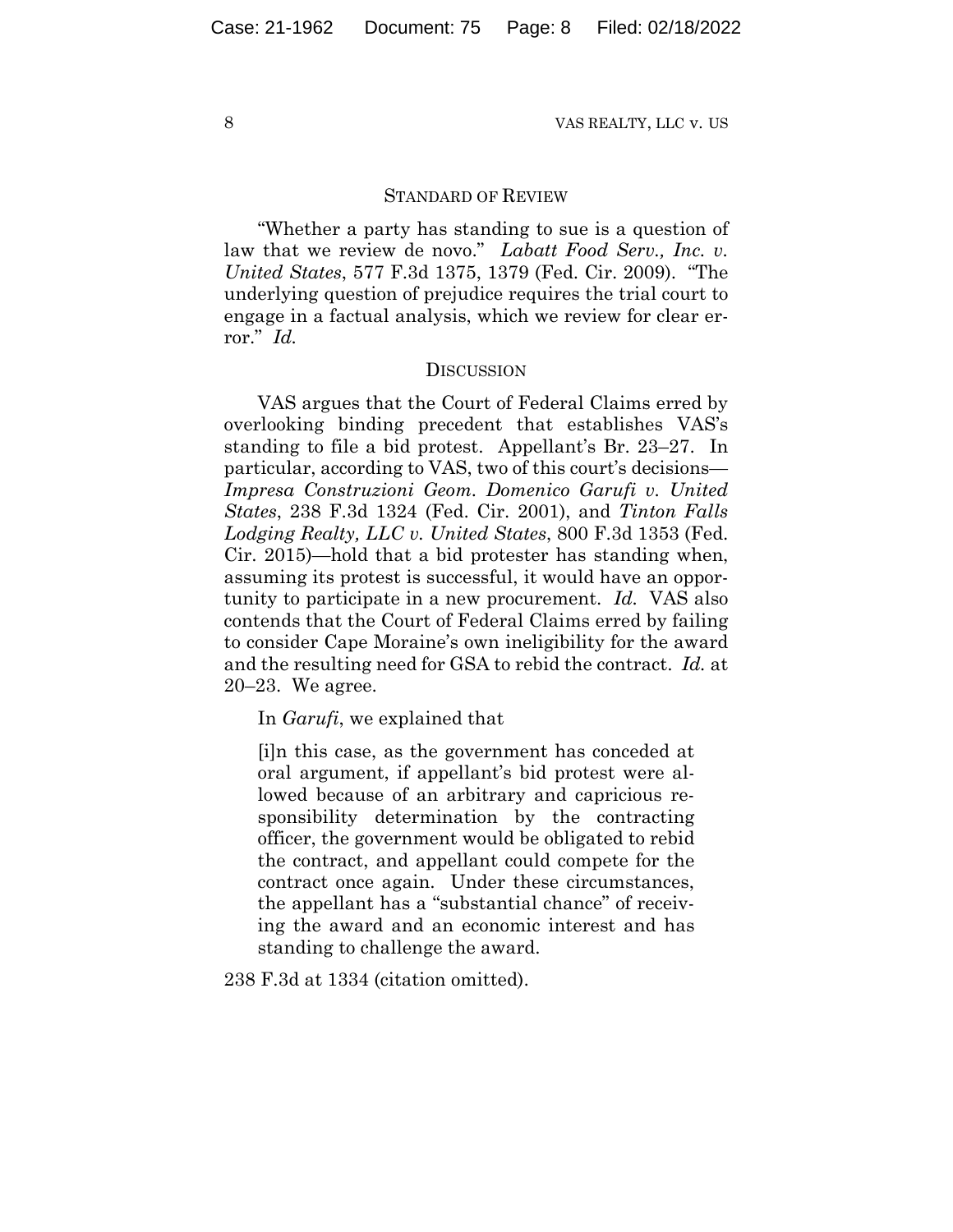Similarly, in *Tinton Falls*, we explained that the bid protester, Tinton Falls, had standing even though it was not clear "whether Tinton Falls could compete for this hypothetical reopened bid" because it was not a small business concern as required by the solicitation. 800 F.3d at 1359. Nevertheless, the parties "appear[ed] to agree that [the government] would be obligated to *evaluate* whether it could still solicit the contract as a small business set-aside, or whether it would need to reopen the bidding process on an unrestricted basis." *Id.* (emphasis added). We explained, "[A]lthough there is much speculation as to whether [the government] would rebid the solicitation on an unrestricted basis—thus allowing Tinton Falls to compete for the contract—none of the parties disputes the Claims Court's finding that this is at least a realistic possibility." *Id.* at 1359–60. This "realistic possibility" of rebidding the competition on an unrestricted basis thus formed the basis for Tinton Falls' qualification as an interested party under 28 U.S.C. § 1491(b)(1) for standing purposes.

We conclude that VAS meets the interested party standard set forth in *Garufi* and *Tinton Falls*. "In deciding a motion to dismiss, a court is required to accept as true all factual allegations pleaded." *Frankel v. United States*, 842 F.3d 1246, 1249 (Fed. Cir. 2016) (citing *Ashcroft v. Iqbal*, 556 U.S. 662, 678 (2009)). VAS alleged in its complaint that GSA's award of the contract was unlawful for reasons identified in the OIG's report. *See* J.A. 40–44. For example, VAS alleged that GSA violated the RLP and federal regulations including 48 C.F.R. § 552.270-1 by accepting Cape Moraine's proposal a month after GSA's deadline for revised proposals and long after the deadline for initial proposals. J.A. 40–41. VAS also alleged that Cape Moraine's proposal violated the RLP's requirement to demonstrate that the offered property's owner authorized Cape Moraine to submit the bid. J.A. 43–44. Neither Cape Moraine nor the government disputes these violations of federal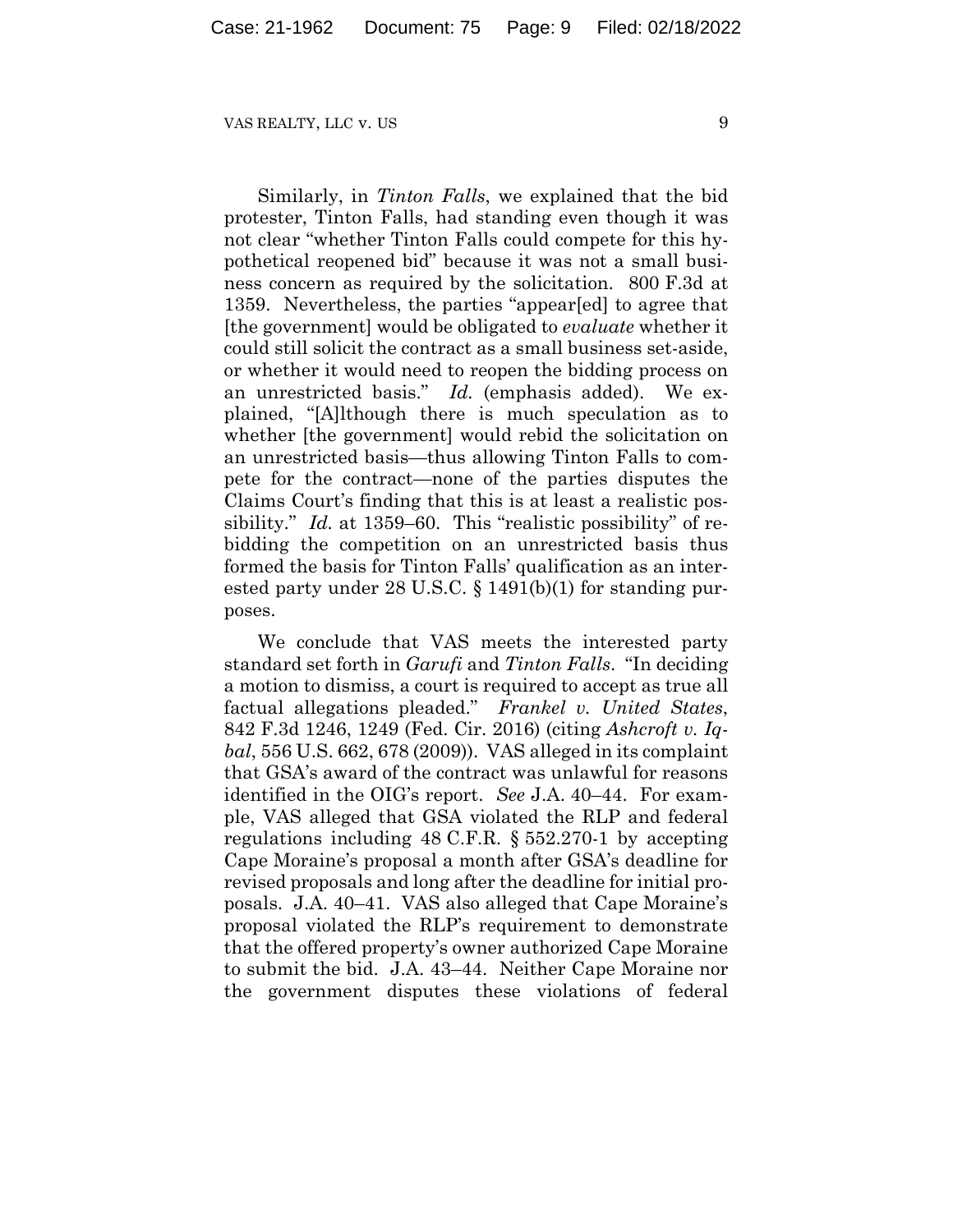regulation and the RLP. Nor do the parties dispute that, if VAS were to succeed on these challenges, then VAS would remain the sole bidder for lease. And to the extent VAS's proposal is not technically acceptable, the government would then have to rebid the lease and thus afford VAS another opportunity to bid. Nothing prevented VAS from submitting a qualifying bid in response to the new solicitation that excluded the additional square footage. Under these circumstances, VAS has a substantial chance of winning the lease for purposes of standing. *See Garufi*, 238 F.3d at 1334; *Tinton Falls*, 800 F.3d at 1359.

# **CONCLUSION**

We hold that the Court of Federal Claims erred in dismissing the case for lack of standing on the ground that VAS failed to show it has a substantial chance of winning the award. If VAS's protest proves successful, then, to the extent VAS's own proposal was not technically acceptable, GSA would be resigned to rebidding the lease and thus providing VAS a new opportunity to bid. Under *Garufi* and *Tinton Falls*, VAS satisfies the substantial chance requirement. We have considered the parties' remaining arguments and find them unpersuasive.<sup>3</sup> We therefore reverse the Court of Federal Claims' decision dismissing the case and remand for further proceedings.

### **REVERSED AND REMANDED**

<sup>3</sup> The government argues for affirmance on an alternative ground that injunctive relief is not available because of laches—"VAS waited for two years to file its protest complaint." Appellee's Br. 24. But at oral argument, the government conceded that it had failed to show prejudice from the delay. *See* Oral Arg. at 24:35–24:57. The defense of laches requires a showing of prejudice, *see Costello v. United States*, 365 U.S. 265, 282 (1961), and therefore the laches defense is not available.